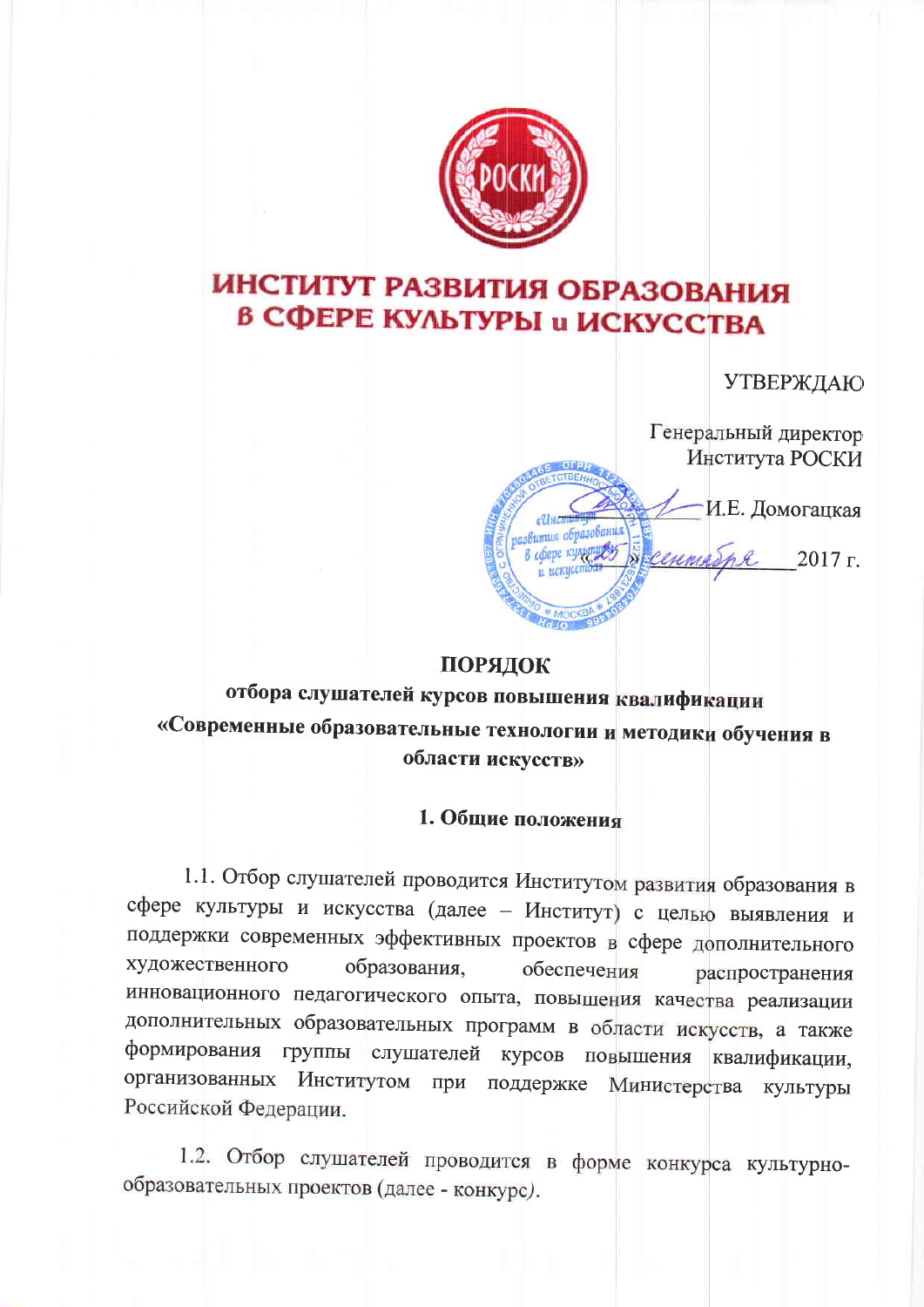1.3. В конкурсе могут принять участие руководители и преподаватели детских школ искусств без предъявления требований к образованию, стажу, направлению педагогической деятельности.

1.4. Культурно-образовательный проект, как содержательная часть конкурса, предусматривает описание и анализ разработанных и реализуемых мероприятий, направленных на обеспечение духовно-нравственного. профессионального совершенствования учащихся детских школ искусств.

 $1.5.$  $\Pi$ <sub>o</sub> итогам конкурса культурно-образовательных проектов победителям конкурса предоставляется возможность пройти курсы повышения квалификации для преподавателей и руководителей детских школ искусств в форме семинара в размере 36 учебных часов, включая аудиторную и самостоятельную работу. Тематическое содержание курсов повышения квалификации посвящено современным образовательным технологиям и методикам обучения в области искусств, а также изучению правовых основ деятельности руководителей и преподавателей детских школах искусств.

1.6. Для проведения конкурса создается орг. комитет и отборочная комиссия конкурса из числа сотрудников Института и приглашенных специалистов.

## 2. Сроки и порядок проведения конкурса

2.1. Конкурс проводится в октябре 2017 г. в три этапа:

І этап (направление проектов) - с 1 по 10 октября 2017 г.

В орг. комитет конкурса направляются: заявка (форма заявки Приложение №1) и текст проекта. Проекты предоставляются в электронном виде, в свободной форме, объемом не более 10 страниц по адресу iroski@mail.ru.

II этап (экспертиза проекта, определение победителей) - до 15 октября 2017 г.

III этап - (заключительный, приглашение победителей г. Москву) - с 16 по 18 октября.

с 27 по 29 октября - проведение курсов повышения квалификации.